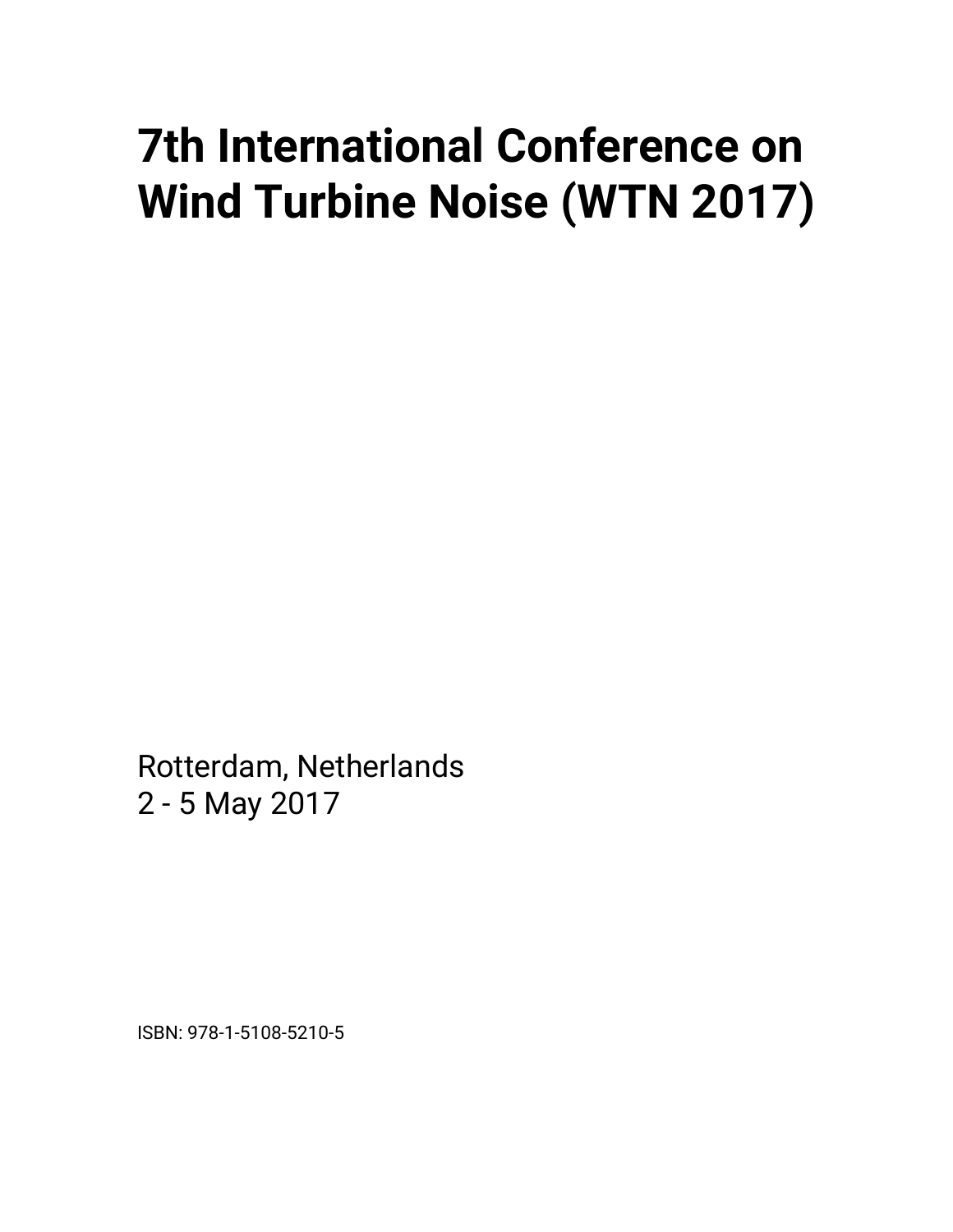**Printed from e-media with permission by:** 

Curran Associates, Inc. 57 Morehouse Lane Red Hook, NY 12571



**Some format issues inherent in the e-media version may also appear in this print version.** 

Copyright© (2017) by Institute of Noise Control Engineering/Europe (INCE/Europe) All rights reserved.

Printed by Curran Associates, Inc. (2018)

For permission requests, please contact Institute of Noise Control Engineering/Europe (INCE/Europe) at the address below.

Institute of Noise Control Engineering/Europe (INCE/Europe) Riverside House 4 Oakland Vale New Brighton, Merseyside CH45 1LQ United Kingdom

Phone: +44 (0)151 638 0181 Fax: +44 (0)151 639 5212

Mail@inceeurope.org

#### **Additional copies of this publication are available from:**

Curran Associates, Inc. 57 Morehouse Lane Red Hook, NY 12571 USA Phone: 845-758-0400 Fax: 845-758-2633 Email: curran@proceedings.com Web: www.proceedings.com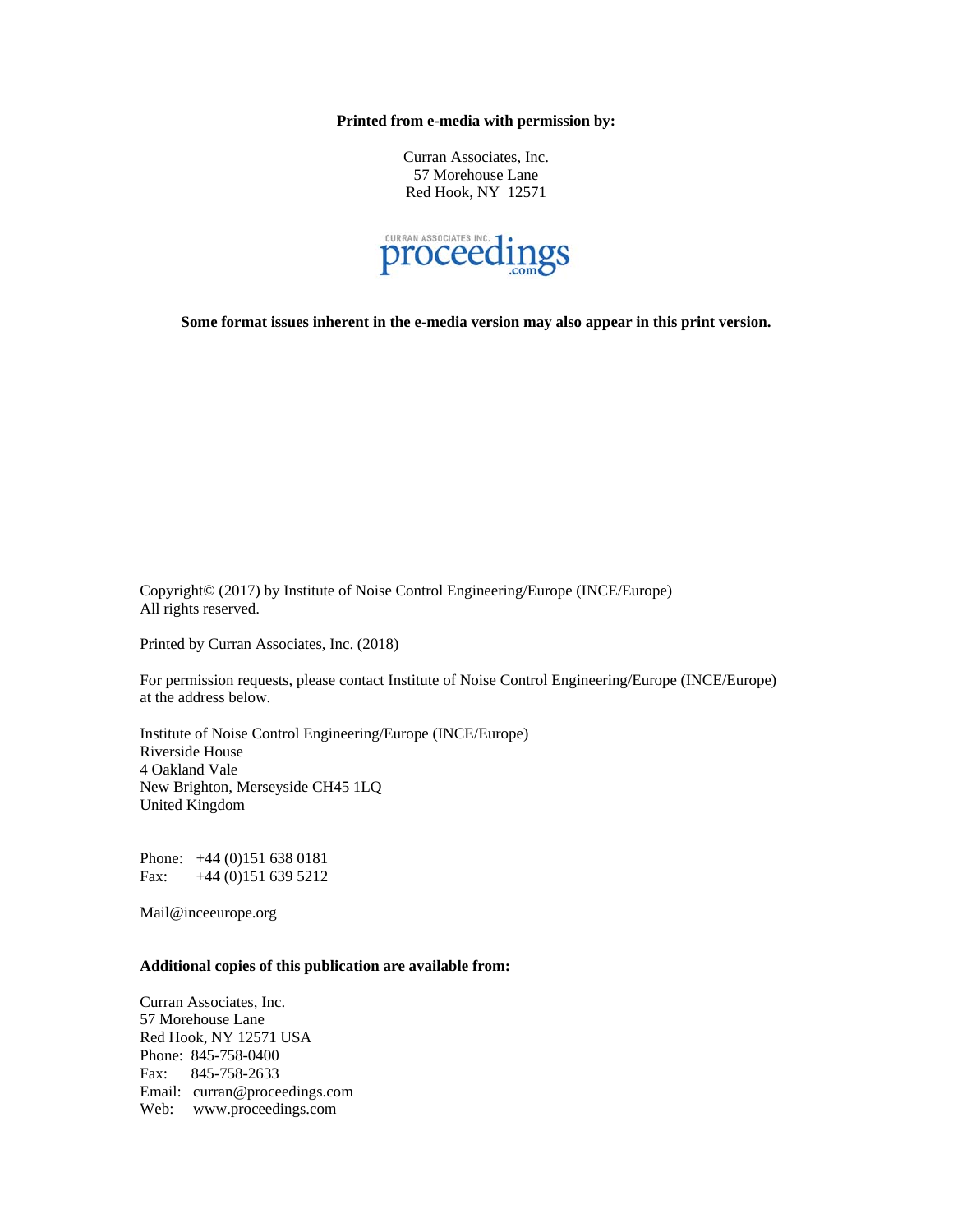

| ר טאנכו והוכאכוונמנוטווא                                                                                                                   | <b>Author</b>                                                 |
|--------------------------------------------------------------------------------------------------------------------------------------------|---------------------------------------------------------------|
|                                                                                                                                            |                                                               |
| Background Noise Variability Relative to Wind<br>Direction, Temperature, and Other Factors1                                                | Pellerin                                                      |
| Efficient tools for assessing the emergence,<br>audibility and masking potential of wind turbine<br>noise by background noise9             | Bollinger                                                     |
| noise due to position, shelter, wind direction and<br>season34                                                                             | Sondergaard                                                   |
|                                                                                                                                            |                                                               |
| Evaluation of Wind Turbine Noise in Japan48                                                                                                | Nameki                                                        |
| Noise guidelines for countries where no national<br>regulations are available. A discussion of the IFC<br>EHS Guidelines for Wind Energy59 | <b>Dutilleux</b>                                              |
| Environmental Impact Assessment of Wind<br>Power Generation Plan in Korea65                                                                | Sun                                                           |
|                                                                                                                                            |                                                               |
| Assessment of the error between measured and<br>predicted noise levels from wind farms67                                                   | <b>Schillemans</b>                                            |
| Sound propagating from wind turbines in winter<br>conditions87                                                                             | Conrady                                                       |
| Wind turbine noise prediction using Olive Tree<br>Lab Terrain91                                                                            | <b>Bigot</b>                                                  |
| Annual investigation of sound propagation from<br>a boreal wind park106                                                                    | <b>Bolin</b>                                                  |
| Comparison of measured and calculated noise<br>levels in far distances of wind turbines117                                                 | Kock (Cruz)                                                   |
| Comparison of Sound Propagation Models for<br>Offshore Wind Farms124                                                                       | Du                                                            |
|                                                                                                                                            | <b>Title</b><br>Variation of wind induced non-turbine related |

#### **Poster Presentations**

| D - Source Noise | Noise measurement on a Small Wind Turbine<br>preliminary resultsN/A                                                | Amadio |
|------------------|--------------------------------------------------------------------------------------------------------------------|--------|
|                  | Verification and Validation of the "PNoise" Airfoil<br>Trailing-Edge Noise Prediction Module inside<br>"Oblade"136 | Saab   |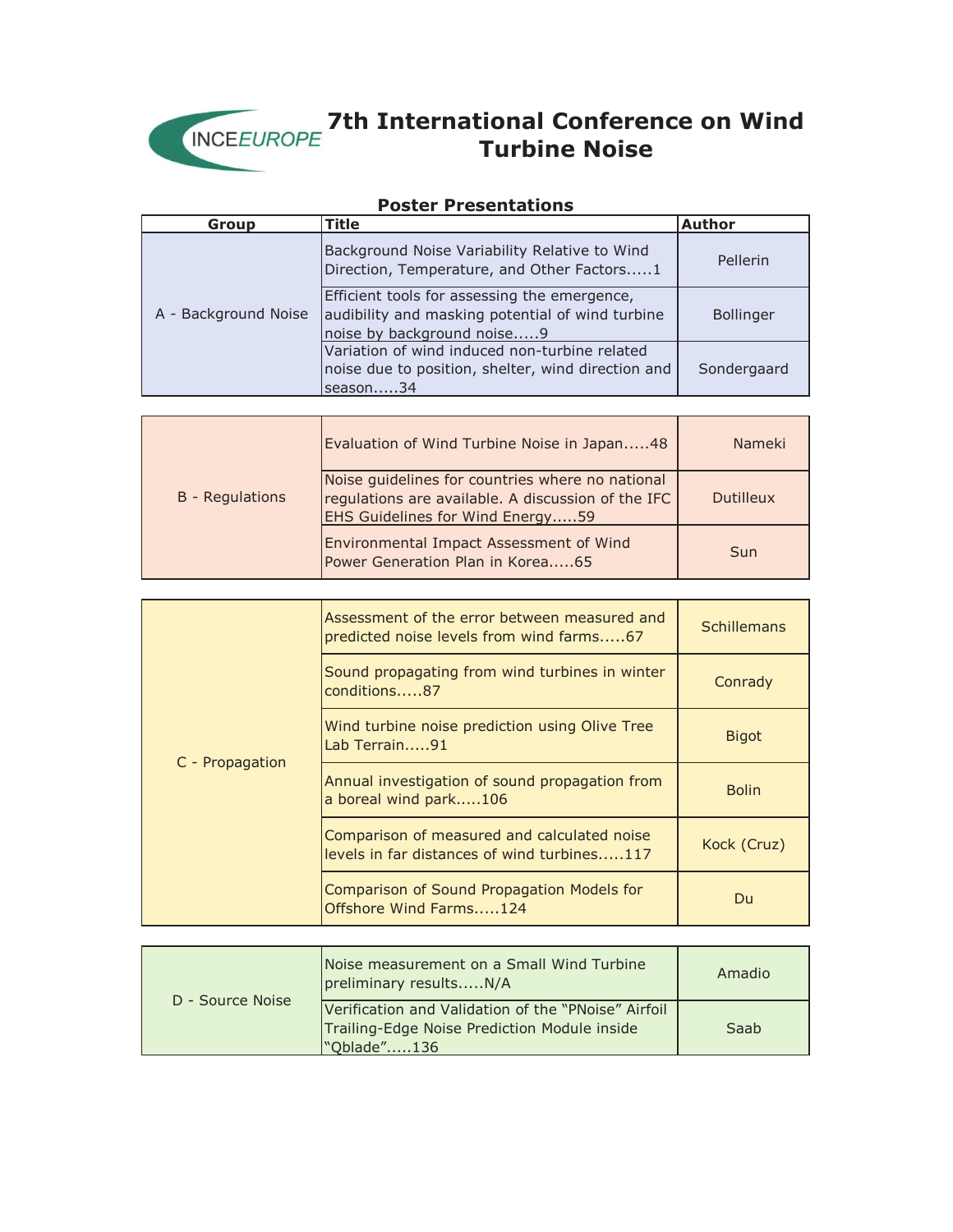| <b>Tuesday 2nd May</b> |                                                                                                                                                                         |                     |
|------------------------|-------------------------------------------------------------------------------------------------------------------------------------------------------------------------|---------------------|
| 11:00                  | <b>Opening - Gijsjan van Blokland</b><br>President of the Acoustical Society of the Netherlands                                                                         |                     |
|                        | <b>Perception and Health Effects - 1</b>                                                                                                                                |                     |
| 11:05                  | Partial masking and the perception of wind turbine noise in ambient<br>sounds147                                                                                        | Johansson (Bolin)   |
| 11:25                  | Wind Turbine Noise Dose Response - Comparison of Recent Studies                                                                                                         | <b>blO</b>          |
| 11:45                  | Impact of noise from suburban wind turbines on human well-being 166                                                                                                     | Qu                  |
| 12:05                  | <b>Discussion</b>                                                                                                                                                       |                     |
| 12:30                  | Lunch                                                                                                                                                                   |                     |
|                        | <b>Aspects of Source Noise - 1</b>                                                                                                                                      | <b>Jean Tourret</b> |
| 13:30                  | Sound power level measurements 3.0181                                                                                                                                   | Eilders             |
| 13:50                  | Analysis of sound emission by using amplitude modulation components of<br>wind turbine noise191                                                                         | Okada               |
| 14:10                  | Modelling activities in wind turbine noise aeroacoustics at DTU Wind<br>Energy201                                                                                       | Shen                |
| 14:30                  | Long-term experimental campaign on an operating wind turbine for trailing<br>edge serrations verification215                                                            | Lauret-Ducosson     |
| 14:50                  | <b>Discussion</b>                                                                                                                                                       |                     |
| 15:20                  | <b>Break</b>                                                                                                                                                            |                     |
|                        | <b>Amplitude Modulation - 1</b>                                                                                                                                         |                     |
| 15:40                  | Development of an approach to controlling the impact of amplitude<br>modulation in wind turbine noise: exposure-response research, application<br>and implementation228 | Perkins             |
| 16:00                  | An investigation into correlation between strong wind turbine amplitude<br>modulation and environmental conditions241                                                   | Halstead            |
| 16:20                  | Extended simulations of wind noise contamination of amplitude modulation<br>ratings259                                                                                  | von Hunerbein       |
| 16:40                  | <b>Discussion</b>                                                                                                                                                       |                     |
| 17:15                  | Introduction of Posters and Exhibitions. Drinks reception for all delegates.                                                                                            |                     |
| 18:45                  | Close                                                                                                                                                                   |                     |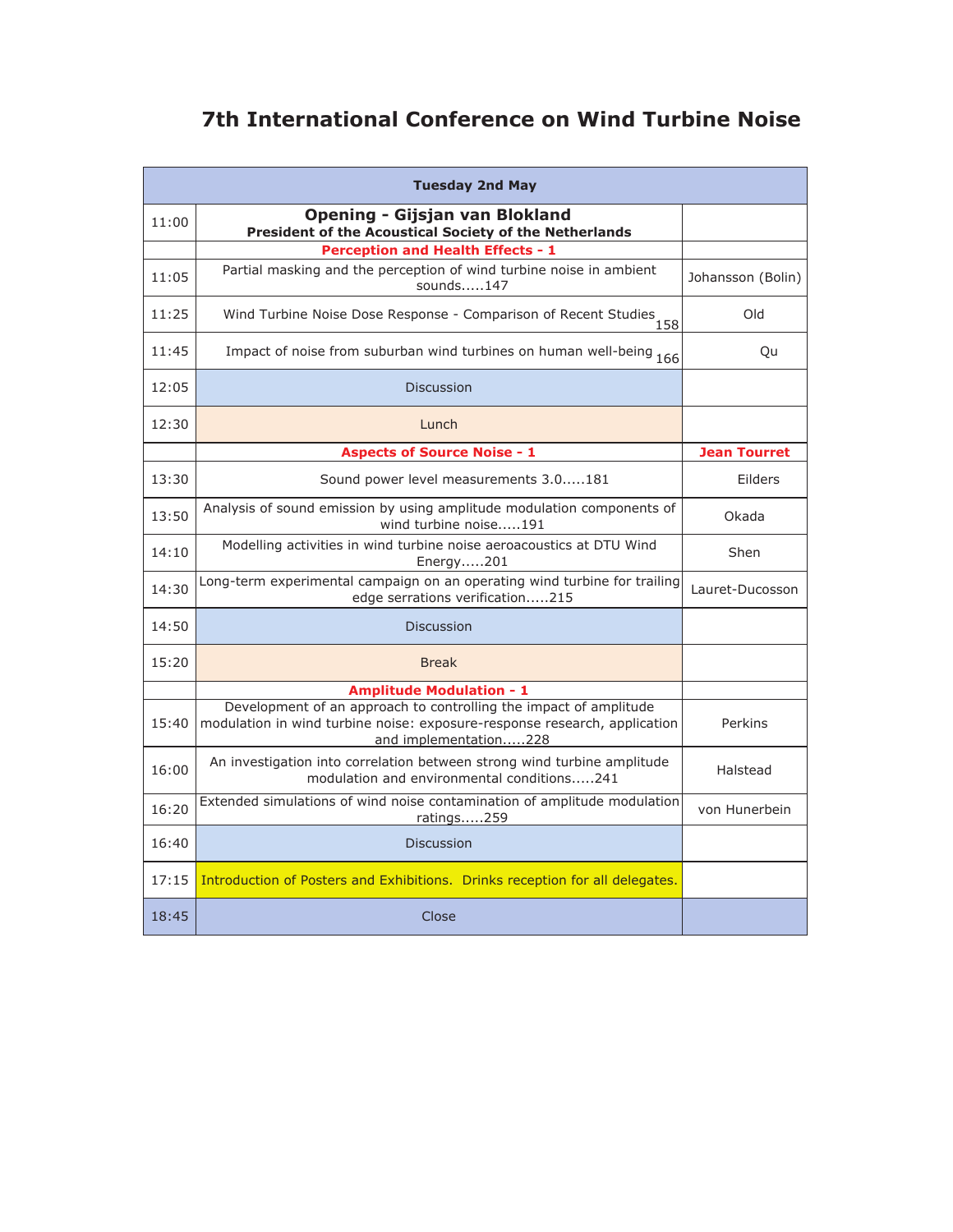| <b>Wednesday 3rd May 2017</b> |                                                                                                                                    |                        |
|-------------------------------|------------------------------------------------------------------------------------------------------------------------------------|------------------------|
|                               | <b>Perception and Health Effect - 2</b>                                                                                            |                        |
|                               | 08:30 Low-frequency noise incl. infrasound from wind turbines and other sources<br>267                                             | Herrmann               |
| 08:50                         | A 'social review' of wind turbine noise277                                                                                         | van den Berg           |
| 09:10                         | Wind turbine noise - An overview of current knowledge and perspectives<br>282                                                      | <b>Bauerdorff</b>      |
| 09:30                         | <b>Discussion</b>                                                                                                                  |                        |
| 09:55                         | <b>Break</b>                                                                                                                       |                        |
|                               | <b>Perception and Health Effect - 3</b>                                                                                            |                        |
|                               | 10:15 Why do some people believe that they are "made ill" by wind turbine noise $\frac{290}{290}$                                  | Leventhall             |
| 10:35                         | Human response to wind turbine noise: infrasound and amplitude<br>modulation300                                                    | Feist                  |
| 10:55                         | Wind turbines in hilly terrain - Response of residents to sound disturbance<br>related to sound and meteorological measurements313 | Sjoblom                |
| 11:15                         | <b>Discussion</b>                                                                                                                  |                        |
|                               | <b>Guest Speaker - 1</b>                                                                                                           |                        |
| 11:40                         | <b>TBC</b>                                                                                                                         |                        |
| 12:40                         | Lunch                                                                                                                              |                        |
|                               | <b>Shadow Flicker</b>                                                                                                              |                        |
| 13:40                         | International Legislation and Regulations for Wind Turbine Shadow Flicker<br>Impact317                                             | Koppen                 |
| 14:00                         | The development and limits of the German shadow flicker guidelines<br>329                                                          | Ritter                 |
| 14:20                         | The visual effects of wind turbines in Japan340                                                                                    | Yano                   |
| 14:40                         | Presenting insights from shadow flicker compliance monitoring350                                                                   | Longbottom<br>(Mackay) |
| 15:00                         | <b>Discussion</b>                                                                                                                  |                        |
| 15:30                         | <b>Break</b>                                                                                                                       |                        |
|                               | <b>International Perspectives</b>                                                                                                  |                        |
| 15:50                         | Addressing a management strategy of Wind Farms Noise Control in Chile<br>361                                                       | Parra                  |
| 16:10                         | Comparison of Measured and Modelled Wind Turbine Noise in Indian<br>Terrain373                                                     | Arivukkodi             |
| 16:30                         | A new characterization of wind turbine noise from Life Cycle Assessment<br>395                                                     | Rivarola               |
| 16:50                         | <b>Discussion</b>                                                                                                                  |                        |
| 17:15                         | Workshop on Poster Subjects. Sound propagation and Background Noise                                                                |                        |
| 18:45                         | Close                                                                                                                              |                        |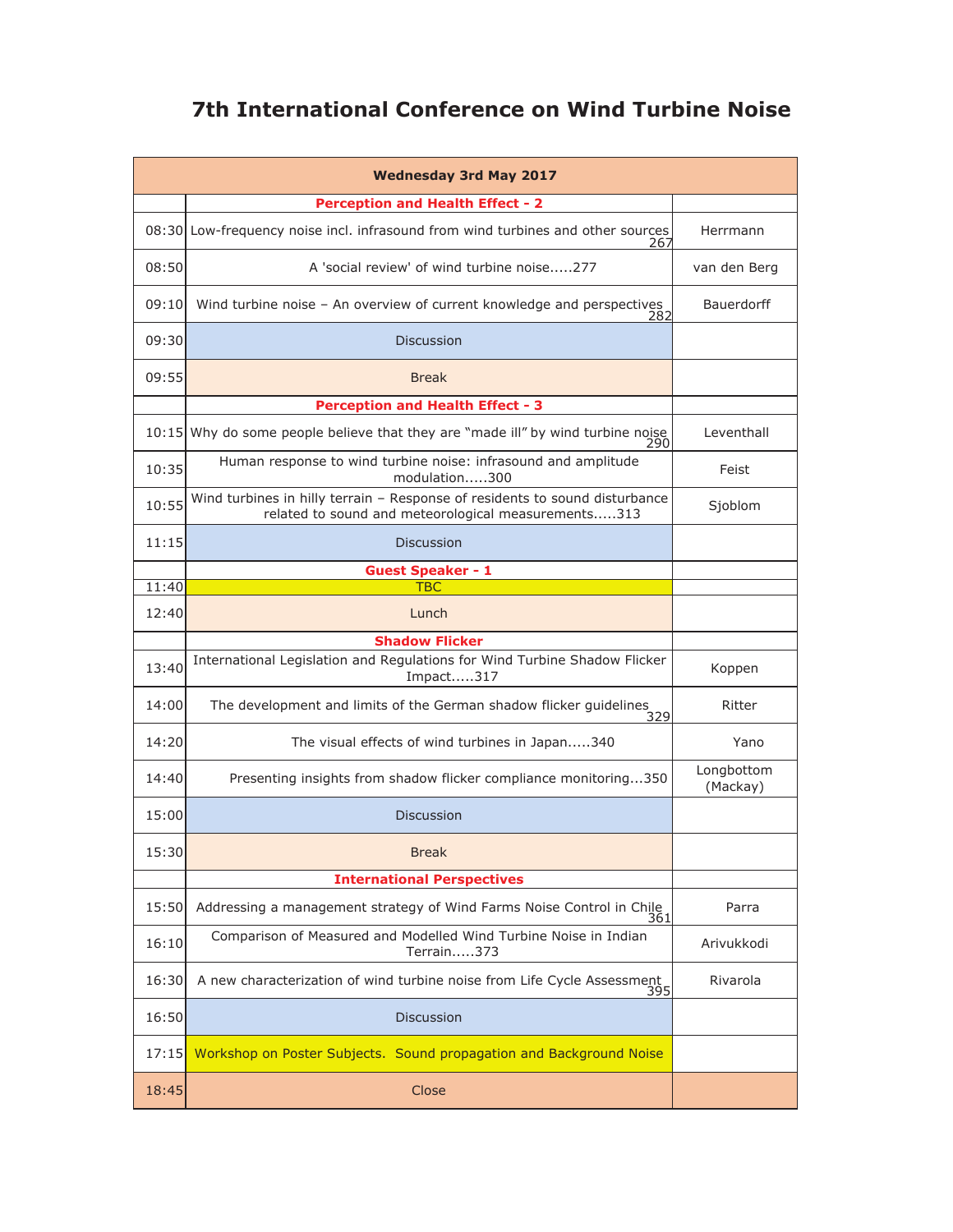|       | Thursday 4th May 2017 - Hall 1                                                                                                                  |                          |
|-------|-------------------------------------------------------------------------------------------------------------------------------------------------|--------------------------|
|       | <b>Assessment and Compliance - 1</b>                                                                                                            |                          |
| 08:30 | Experience of reviewing wind farm noise assessments for Scottish local<br>authorities and the implementation of the IOA Good Practice Guide.405 | Summers                  |
| 08:50 | Evaluation of wind farm noise in Switzerland - Comparison between<br>measurement and modeling415                                                | Desarnaulds              |
| 09:10 | A case study of how to involve impacted neighbours in measuring and<br>characterizing windfarm noise425                                         | Vagene                   |
| 09:30 | A Rigorous Method of Addressing Wind Turbine Noise433                                                                                           | Palmer                   |
| 09:50 | <b>Discussion</b>                                                                                                                               |                          |
| 10:20 | <b>Break</b>                                                                                                                                    |                          |
|       | <b>Assessment and Compliance - 2</b>                                                                                                            |                          |
| 10:40 | Assessment of WTN by separating residual noise without the farm<br>shutdown: Validation of the Italian procedure460                             | Fredianelli<br>(Carpita) |
| 11:00 | Characterizing the acoustic noise from wind turbines by using the<br>divergence of the sound pressure in the ambient472                         | Buzduga                  |
| 11:20 | Using long term monitoring for noise assessment of wind farms482                                                                                | de Beer                  |
| 11:40 | The Challenges and Benefits of Long-Term Noise Monitoring of Wind Farm<br>Sites493                                                              | Brush                    |
| 12:00 | <b>Discussion</b>                                                                                                                               |                          |
| 12:30 | Lunch                                                                                                                                           |                          |
|       | <b>Low Frequency and Tones</b>                                                                                                                  |                          |
| 13:30 | Tonal noise mitigation on wind turbines505                                                                                                      | Marmo                    |
| 13:50 | Origin, Transfer and Reduction of Structure-Borne Noise in Wind Turbines<br>516                                                                 | Schneider (Hanus)        |
| 14:10 | Low-frequency micro-seismic radiation by wind turbines and it's interaction<br>with acoustic noise emission525                                  | Gortsas (Kudella)        |
| 14:30 | Subjective experiments on the perception of tonal component(s) contained<br>in wind turbine noise540                                            | Yokoyama                 |
| 14:50 | <b>Discussion</b>                                                                                                                               |                          |
| 15:20 | <b>Break</b>                                                                                                                                    |                          |
|       | <b>Infrasound</b>                                                                                                                               |                          |
| 15:40 | Propagation through a turbulent atmosphere makes blade passage<br>harmonics audible551                                                          | Richarz                  |
| 16:00 | The assessment of hearing thresholds in the presence of infrasound 561                                                                          | Zajamsek                 |
| 16:20 | Measurement Techniques for determining Wind Turbine Infrasound<br>Penetration into Homes568                                                     | Metelka                  |
| 16:40 | <b>Discussion</b>                                                                                                                               |                          |
| 17:15 | Seminar by TU Delft and GRAS: Aeroacoustic investigation of noise<br>sources: measurements and computations                                     |                          |
| 18:45 | Close                                                                                                                                           |                          |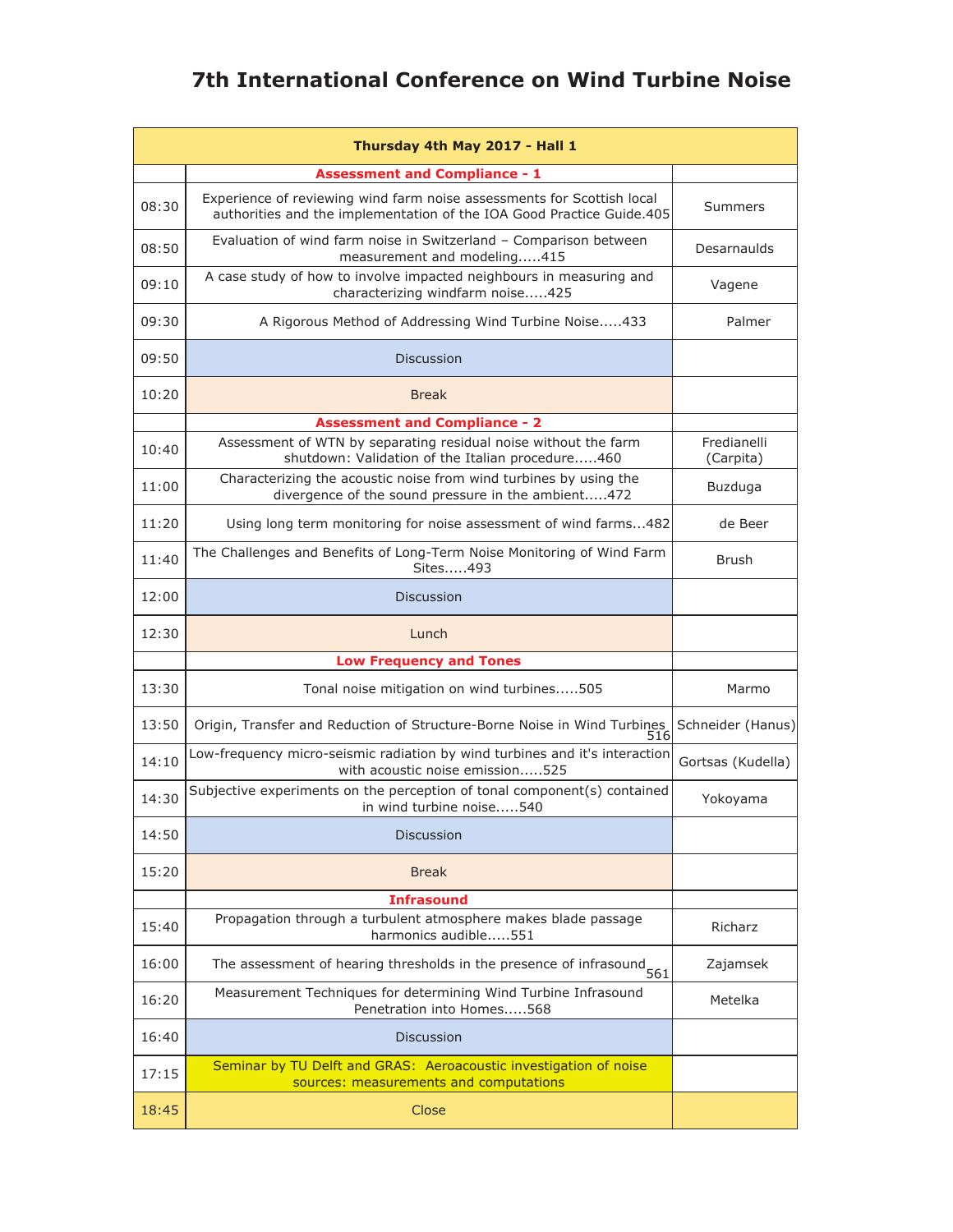| Thursday 4th May 2017 - Hall 2 |                                                                                                                                                |                       |
|--------------------------------|------------------------------------------------------------------------------------------------------------------------------------------------|-----------------------|
|                                | <b>Validation of TE Modelling</b>                                                                                                              |                       |
| 08:30                          | Computational Aeroacoustics of Small Vertical Axis Wind Turbines by<br>Applying a Hybrid Approach606                                           | Weber                 |
| 08:50                          | High Fidelity Airfoil Trailing Edge Noise Predictions via Lattice-Boltzmann<br>Simulations615                                                  | Manegar               |
| 09:10                          | Small Horizontal Axis Wind Turbine: Aeroacoustic and Aerodynamic<br>Optimization of Airfoil and Blade629                                       | Volkmer               |
| 09:30                          | Predicted and Measured Trailing-Edge Noise Emission for a 2.3 MW Wind<br>Turbine651                                                            | Hornung               |
| 09:50                          | <b>Discussion</b>                                                                                                                              |                       |
| 10:20                          | <b>Break</b>                                                                                                                                   |                       |
|                                | <b>Combined Modelling</b>                                                                                                                      |                       |
| 10:40                          | Coupled wind turbine noise generation and propagation model: A<br>numerical study663                                                           | Bertagnolio           |
| 11:00                          | A Comprehensive Hamiltonian Ray Tracing Technique for Wind Turbine<br>Noise Propagation under Arbitrary Weather Conditions671                  | McBride<br>(Burdisso) |
| 11:20                          | Investigation of Amplitude Modulation Noise with a Fully Coupled Noise<br>Source and Propagation Model683                                      | <b>Barlas</b>         |
| 11:40                          | Aeroacoustic simulation of multiple wind turbine source interaction 694                                                                        | Robin                 |
| 12:00                          | <b>Discussion</b>                                                                                                                              |                       |
| 12:30                          | Lunch                                                                                                                                          |                       |
|                                | <b>Trailing Edge Serrations</b>                                                                                                                |                       |
| 13:30                          | Acoustic measurements of a DU96-W-180 airfoil with flow-misaligned<br>serrations at a high Reynolds number in a closed-section wind tunnel 707 | Merino-Martinez       |
| 13:50                          | Trailing edge serrations - effect of their flap angle on flow and acoustics<br>720                                                             | Arce Leon             |
| 14:10                          | An Experimental Parametric Study of Airfoil Trailing Edge Serrations <sub>736</sub>                                                            | Carolus               |
| 14:30                          | Wind Turbine Rotor Noise Prediction and Reduction for Low Noise Rotor<br>Design750                                                             | Kamruzzaman           |
| 14:50                          | Discussion                                                                                                                                     |                       |
| 15:20                          | <b>Break</b>                                                                                                                                   |                       |
|                                | <b>Source Localisation and Identification</b>                                                                                                  |                       |
| 15:40                          | Modelling and localizing low frequency noise of a wind turbine using an<br>array of acoustic vector sensors764                                 | Fernandez<br>Comesana |
| 16:00                          | Use of the Acoustic Camera to accurately localise wind turbine noise<br>sources and determine their Doppler shift774                           | <b>Bradley</b>        |
| 16:20                          | Wind turbine sound prediction: Modelling and case study on the effect of<br>blade elasticity782                                                | Schorle               |
| 16:40                          | <b>Discussion</b>                                                                                                                              |                       |
| 17:15                          | In Hall 1 - Seminar by TU Delft and GRAS: Aeroacoustic investigation of<br>noise sources: measurements and computations                        |                       |
| 18:45                          | Close                                                                                                                                          |                       |